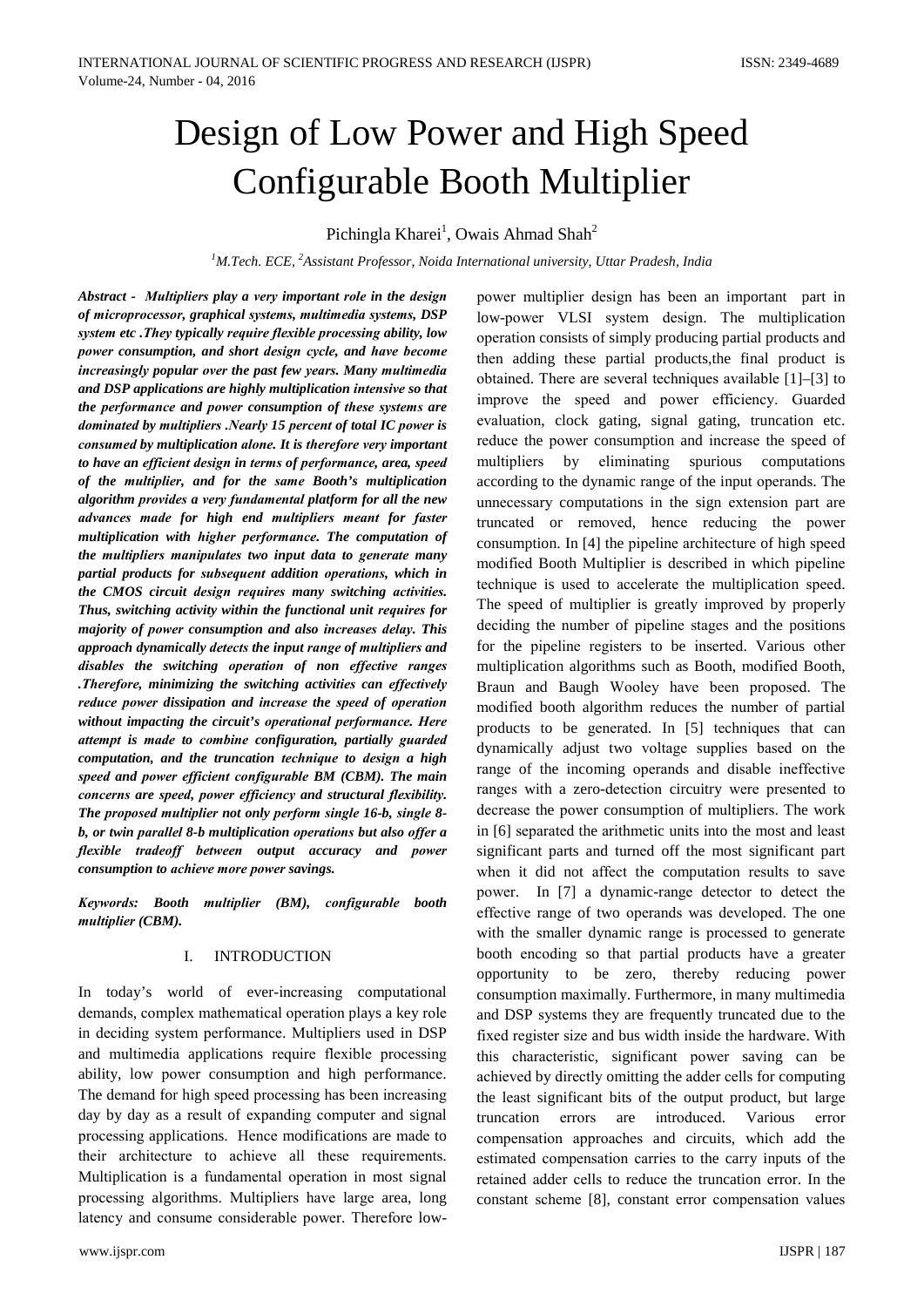were pre-computed and added. On the contrary, datadependent error compensation approaches [9]-[11] were developed to achieve better accuracy than that of the scheme. Here, we attempt to combine constant configuration, partially guarded computation, and the truncation technique to design a power-efficient configurable BM (CBM). Our main concerns are power efficiency and structural flexibility. Most common multimedia and DSP applications are based on 8–16 bit operands, the proposed multiplier is designed to not only perform single 16 bit but also performs single 8 bit, or twin parallel 8 bit multiplication operations. The experimental results demonstrate that the proposed multiplier can provide various configurable characteristics for multimedia and DSP systems and achieve more power savings with slight area overhead.

#### $\Pi$ **SYSTEM MODEL**

### Booth multiplier (BM):

Andrew Donald Booth in 1951, devised a multiplication algorithm which was named after his name as Booth's Algorithm. Signed multiplication is a vigilant process. Through unsigned multiplication there is no need to take the

sign of the number into consideration. Same procedure cannot be applied for signed multiplication due to the reason that the signed numbers are in a 2's compliment form which would give us inaccurate result if multiplied in an analogous manner to unsigned multiplication [12]. Unsigned multipliers cannot be applied to most of the multimedia and DSP applications due to their signed multiplication operation [13]. Thus here Booth's algorithm comes in rescue. The Booth recoding multiplier scans the three bits at a time to reduce the number of partial products generated [14]. Booth's algorithm conserves the sign of the end result, thus showing better performance in terms of operating speed , time delay, power dissipation and area. From the basics of Booth Multiplication it can be proved that the addition/subtraction operation can be skipped if the successive bits in the multiplicand are same, thus reducing the delay to a greater extent.

## **Booth's Multiplier Algorithm:**

Following steps are used for implementing the booth algorithm:-

It makes repeated addition of one of two predetermined values A and S to a product P after which it performs a rightward arithmetic shift on P. Let M and Q be the multiplicand and multiplier respectively, and let x and y represent the number of bits in M and Q. It involves various steps as follows:

(1) Determine the values of A and S, and the initial value of P. All of these numbers should have a length equal to (x)  $+ y + 1$ ).

A: Fill the most significant (leftmost) bits with the value of M. Fill the remaining  $(y + 1)$  bits with zeros.

S: Fill the most significant bits with the value of  $(-M)$  in two's complement notation. Fill the

remaining  $(y + 1)$  bits with zeros.

P: Fill the most significant x bits with zeros. To the right of this, append the value of Q. Fill the least significant bit with a zero.

(2) Determine the two least significant (rightmost) bits of P

If they are 01, find the value of  $P + A$ . Ignore any overflow.

If they are 10, find the value of  $P + S$ . Ignore any overflow.

If they are 00, do nothing. Use P directly in the next step.

If they are 11, do nothing. Use P directly in the next step.

3) Arithmetically shift the value obtained in the 2nd step by a single place to the right. Let P now equal this new value.

(4) Repeat steps 2 and 3 until they have been done y times.

(5) Drop the least significant (rightmost) bit from P. This is the product of M and Q.



Figure 2.1 Booth Multiplier Architecture

Configurable Booth Multiplier (CBM) design:

Figure 2.2 shows the block diagram of the proposed 16-b CBM. In this section, partially guarded computation and the truncation technique are integrated into the configurable multiplication to construct a 16-b low-power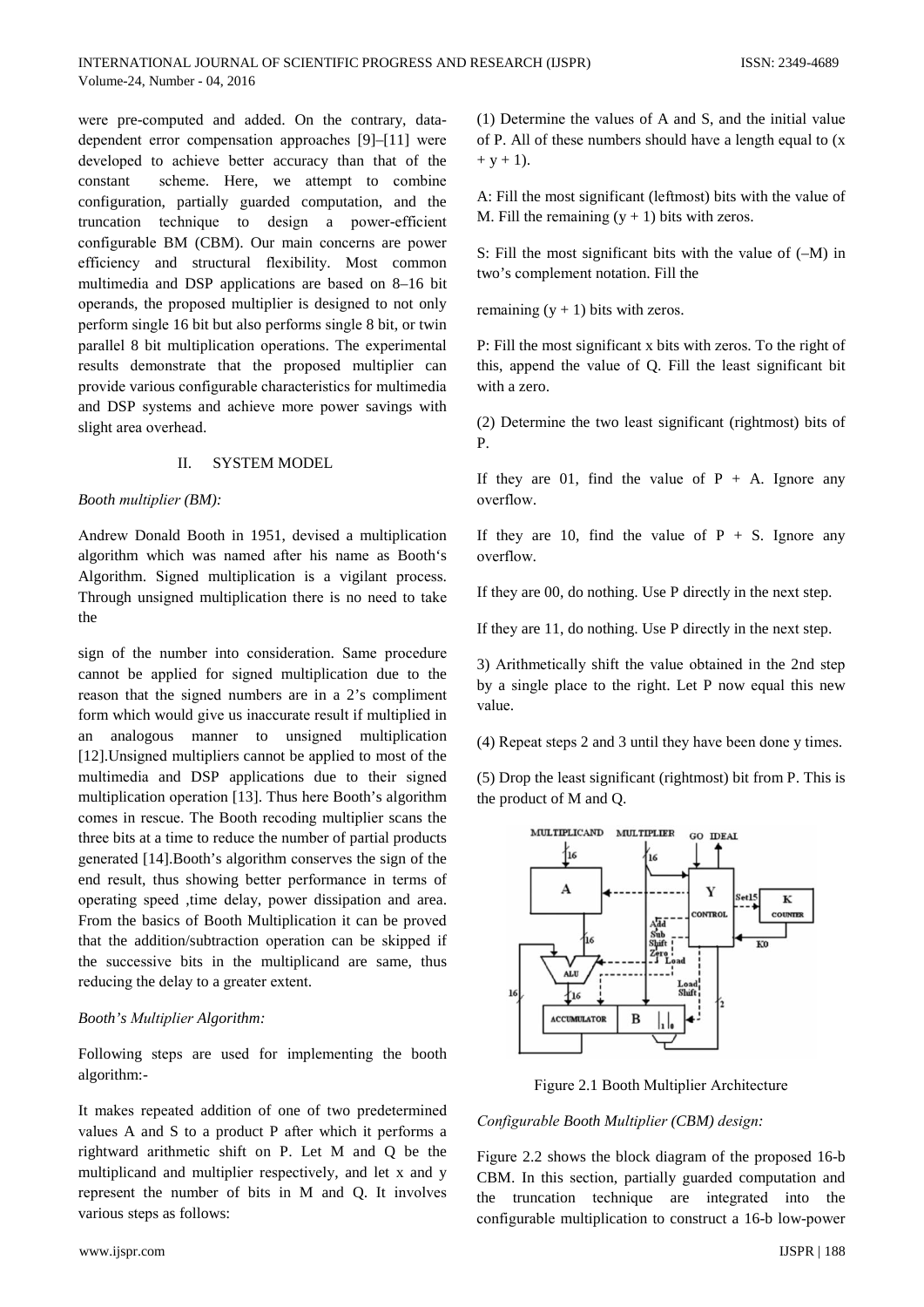CBM. The configuration signals are utilized to configure the operation of the proposed multiplier into six modes as shown. When CM  $[2:1] = 11$  or 10, the single 16-b or single 8-b multiplication operation is performed. On the other hand, two parallel 8-b multiplication operations that satisfy the high-throughput requirement are carried out if CM  $[2:1] = 00$ . The Bit CM [0] decides whether truncation has to be done or not, if it is 0 then truncation will be done through which more power saving and speed is obtained else the output product will not be truncated. Whenever truncation is done error compensation values will be added to maintain output precision.



Figure 2.2 Block diagram of the Configurable Booth Multiplier

## Dynamic Range Detector (DRD):

The proposed dynamic-range detector (DRD) in Figure 2.2 generates switching signals SWLH, SWHH, SWHL and SWLL for each 8-b Booth multiplication to pick the operand that leads more partial products to zero for Booth encoding. In addition to switching signals, DRD produces several extra shutdown signals including SDLH, SDHH, SDHL, and SDLL to dynamically disable the redundant computation of the multiplier by forcing unnecessary partial-product bits and carry propagations to zero based on the multiplication mode and the effective range of the input operands.

# Switching logic:

If the output of a comparator is 1, it indicates that the input 3-bit group is successive zeros or ones so that it's Booth encoded product will be zero. Finally, each operand is compared to generate the switching signal that is used to determine which operand is a multiplier. In our design, the input operands will be exchanged if the switching signal is one. Aside from increasing the probability of Booth

encoded products becoming zero, the switching logic can aid in detecting the length of the sign-extension bits of the input operands and shut down unnecessary computation.

## Shutdown logic:

Given the multiplication mode and the effective range of the input operands, the shut down logic shown in Figure 2.3 produces shutdown signals SDLH, SDHH, SDHL and SDLL, to individually shut down AHBH, AHBL, ALBH and ALBL multiplications by setting the signals to be zero to dynamically disable the redundant computation of the multiplier by forcing unnecessary partial-product bits and carry propagations to zero, based on the multiplication mode and the effective range of the input operands.



Figure 2.3 Shut down logic of the dynamic-range detector.

## Sign Bit Generator:

If one of the input operands is zero, the entire operation of the configurable multiplier can be shut down to obtain more power savings by preventing input registers from loading new data and directly resetting the output registers to zero thereby increasing the speed of operation. Therefore, we develop an SBG as shown in Figure 2.4 to generate an SB, LZ and HZ and shut down the entire multiplier when one of the input operands is zero.



Figure 2.4 Sign Bit Generator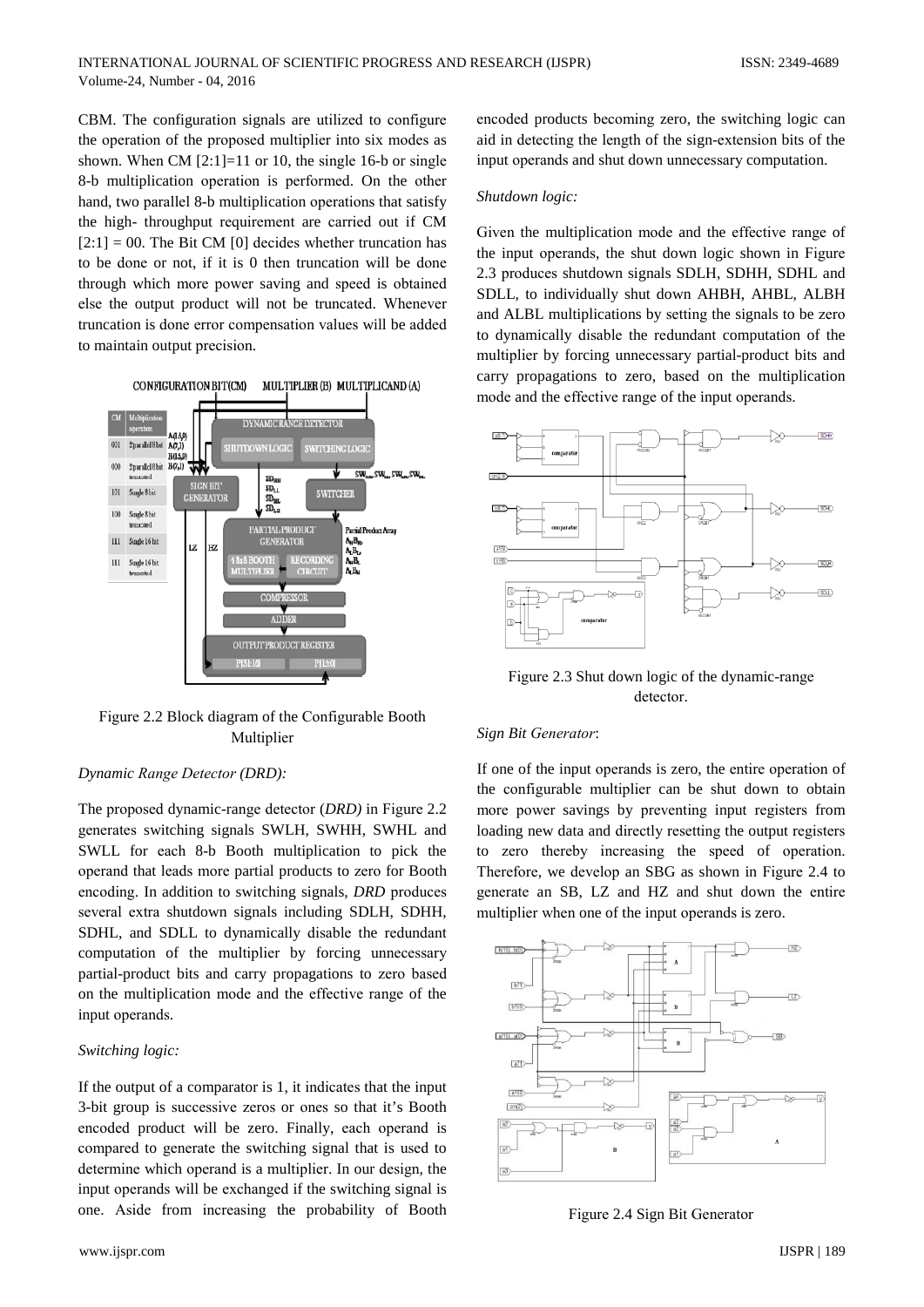# Radix-4 booth encoding:

Radix 2 booth algorithm does not work well when the multiplier has isolated ones. In such case the recorded multiplier has more number of one's when compared to the actual multiplier. So we group 3 bits for finding the recorded multiplier which will help to overcome the above said disadvantage. To multiply A by X, the Radix 4 Booth algorithm starts from grouping X by three bits and encoding into one of  $\{-2, -1, 0, 1, 2\}$ .

Table I Truth Table of Booth Encoding Scheme (Radix 4)

| $X(i+1)$ | X(i) | $X(i-1)$ | <b>VALUE</b> |
|----------|------|----------|--------------|
|          |      |          |              |
|          |      |          |              |
|          |      |          |              |
|          |      |          |              |
|          |      |          |              |
|          |      |          |              |
|          |      |          |              |
|          |      |          |              |

Table I shows the rules to generate the encoded signals by Radix 4 BE scheme. Then with these new multipliers multiplication is done by means of shifting and adding the multiplicand. For negative values 2's compliment is obtained.

# Truncation and Error Compensation Circuit:

For fixed-width multiplication operation the least significant bits of the n-bit output product can be disabled to further reduce power consumption and reducing number of adders there by increasing the speed of operation. To incorporate into the proposed multiplier, the partial products of each 8-b Booth multiplication are divided into Higher part (HP), Middle part (MP), and Lower Part (LP). When truncation is performed, the partial products in LP are forced to zero. The partial products in MP are used as inputs to generate approximate carries which are added along with the carry inputs of the adder cells in HP to reduce the truncation error.

# 16-Bit Multiplication Matrix:

The total Multiplication expression is divided into four sub-expressions AHBH, ALBL, AHBL and ALBH as shown in Figure 2.5. Where AH means A [15:8] and AL means A [7:0] and similarly for operand B. Four independent partial-product arrays are produced by using Radix-4 Booth Encoding approach. The partial products generated for all the individual blocks are grouped as shown in the Figure 2.5 to obtain the final product using adders and compressors.



Figure 2.5 Multiplication matrixes for 16-b multiplication

# Compressor and Adder:

These partial products can be effectively reduced using Dadda tree compression techniques. In the compression algorithm each and every partial product is combined in groups of three and compressed in groups of 2 using full adder which is the 3:2 compressor. This process will be continued until all the partial products along with their carries are compressed. Thus the number of stages and the delay in those stages are reduced effectively using Dadda tree compression technique.

#### EXPERIMENTAL/SIMULATION RESULTS  $III$

Radix4 booth encoding for  $n=8$  and  $n=16$  and the proposed CBM for  $n=16$  are designed in Verilog HDL and their simulation are tabulated below and their simulation results were verified. These multipliers were synthesized by using Xilinx ISE 9.2i (and also Synopsys) design compiler with TSMC 90nm CMOS standard cell technology library.

## Table 2 Simulation result



Figure 3.1